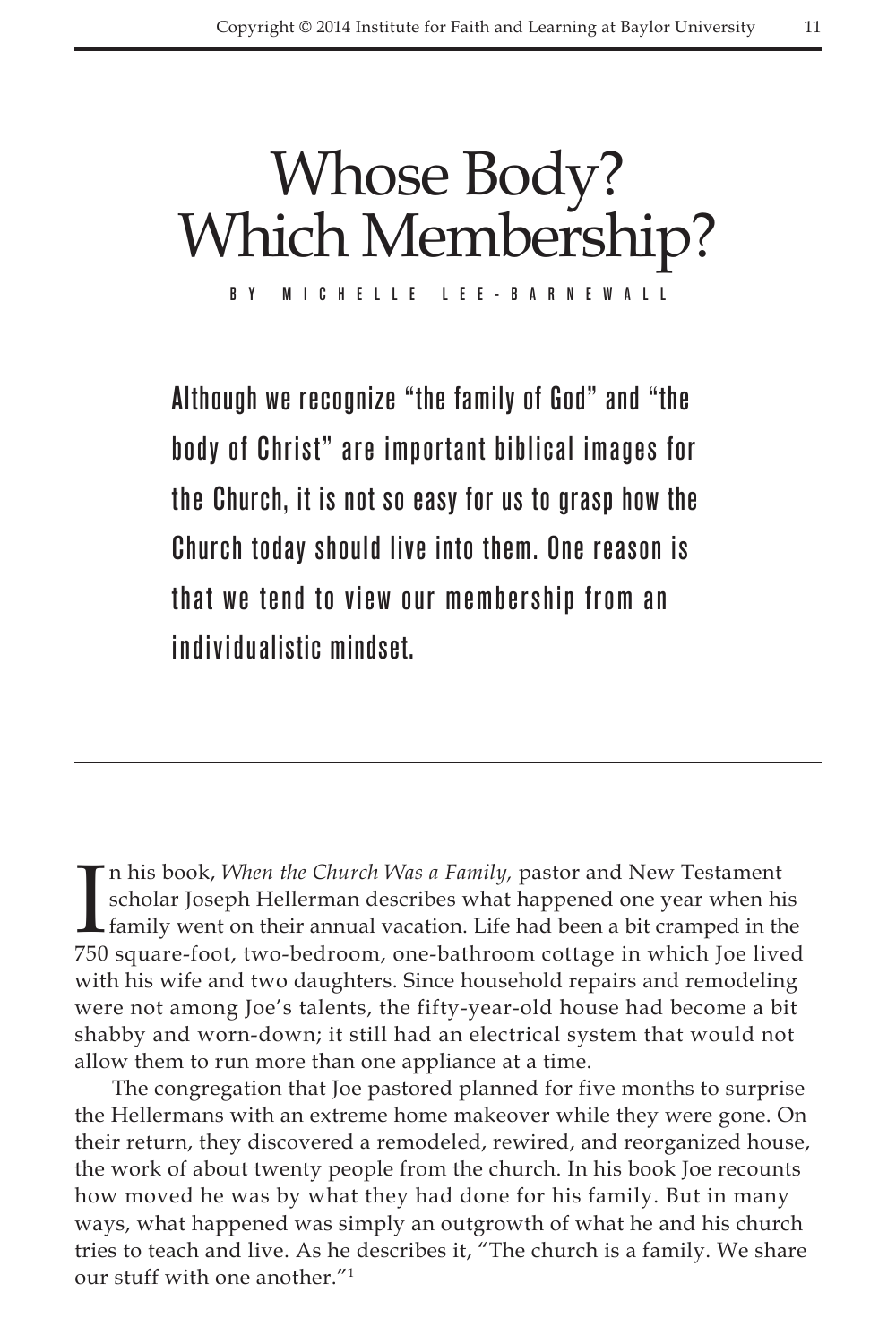Although we recognize "the family of God" and "the body of Christ" are important biblical images for the Church, it is not so easy for us to grasp what it means for the Church to live into them. One reason is that we tend to view things from an American individualistic mindset rather than the collectivist mindset of the culture in which the New Testament was written. Our mindset manifests itself in numerous ways, particularly in our assumption that personal happiness and fulfillment take precedence over the good of any group to which we belong, whether it be our family, congregation, nation, and so on.

Consider how we identify ourselves in casual conversation. When we go to a social gathering where we do not already know the other people, almost invariably the conversation turns to the question "So what do you *do*?" In our culture, we identify ourselves by our jobs and achievements. However, in Scripture people identify themselves by their family lineage. For example, Rebekah introduces herself as "the daughter of Bethuel son of Milcah, whom she bore to Nahor" (Genesis 24:24). Joshua, who leads the Israelites after Moses, is identified as the "son of Nun" over twenty times. Among Jesus' apostles, the two James are distinguished as one being the "son of Zebedee" and the other the "son of Alphaeus" (Matthew 10:2). Jesus himself is identified as "the son of David, the son of Abraham" (Matthew 1:1) and even "the son of God" (Mark 1:1).

In ancient cultures people found their identity not in what they did, but in their family or other group relationships. What are the implications of this way of viewing ourselves? Among other things, it means that priorities are group-related. Loyalty to the group is more important than individual satisfaction, relational commitment more than autonomy, and corporate benefit more than individual gain.

## Living as a Me m ber of a B ody

In Scripture the body of Christ is one of the most prominent images reflecting this group orientation.<sup>2</sup> For Paul, the body emphasizes the unity of the members. While we usually associate the figure with the spiritual gifts outlined in 1 Corinthians 12,3 other references to the body do not address gifts at all. In 1 Corinthians 10 and 11, Paul discusses the unity of the body in the context of the Lord's Supper. He says, "Because there is one bread, we who are many are one body, for we all partake of the one bread" (10:17). He scolds the Corinthians for their disunity in the Lord's Supper, urging them to "wait for one another" (11:33) and warns them that partaking "without discerning the body" can lead to God's judgment (11:29). Although the latter reference to "body" is debated, it is likely a reference to the corporate body as well as Christ's crucified body.<sup>4</sup>

Since we generally focus on the image as a practical one in which every member has a spiritual "gift" and so a contribution to make to the whole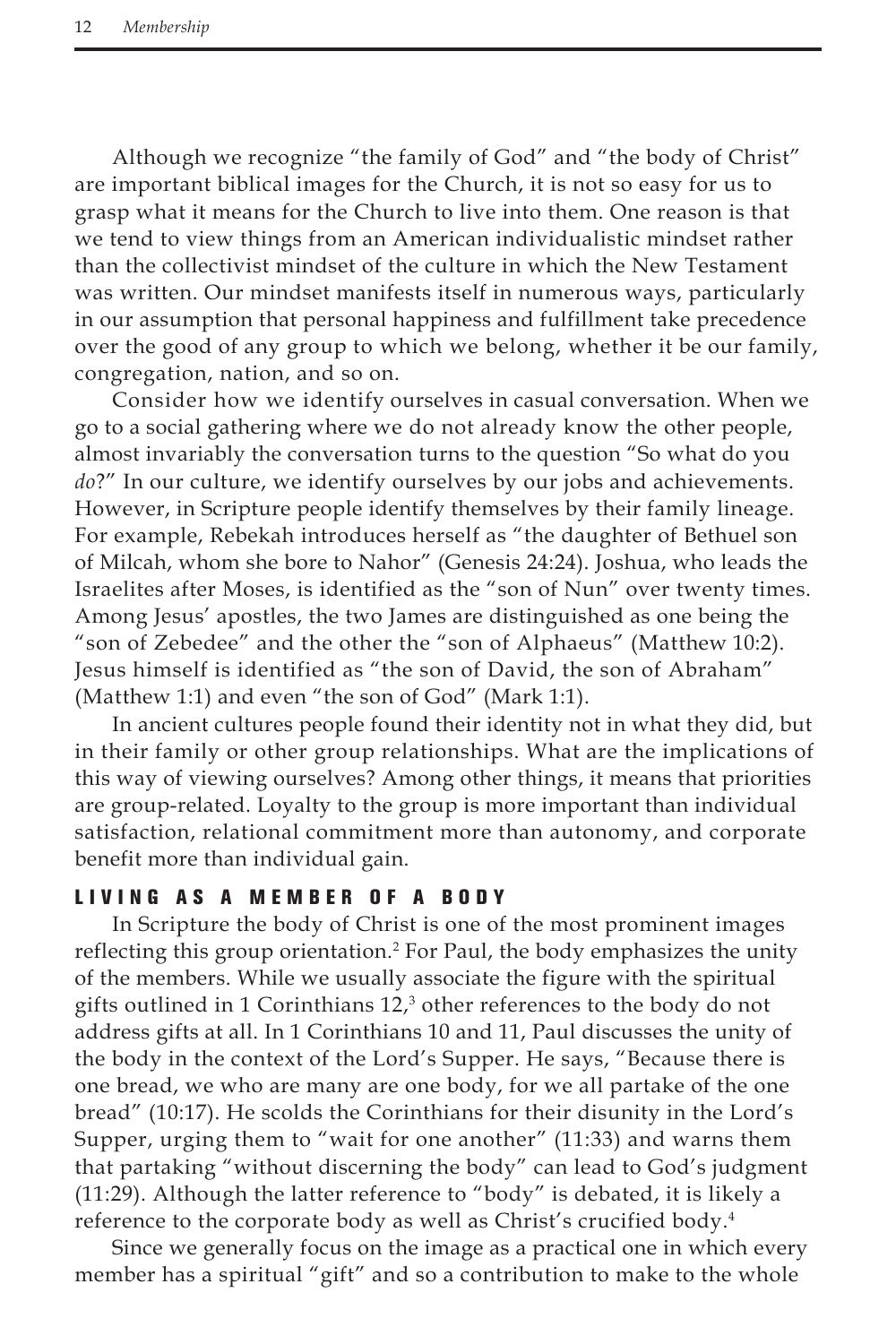body, we tend to overlook the important underlying relational assumptions of the image. Significantly, Paul says the body is so intimately tied together that the members should "have the same care for one another" to the extent that "If one member suffers, all suffer together; if one member is honored, all rejoice together" (1 Corinthians 12:25-26).

Ancient philosophers may provide more insight into the significance of what it means to be a body in this way. When they employ the body as an analogy for a group, they do not just show how various members contribute to the whole, but they also show how members are so closely knit together that they can feel each other's pains and joys. As the Greek philosopher Sextus Empiricus explains, "in the case of unified bodies there is an affinity if a finger is cut, the whole body is affected along with it."<sup>5</sup> The point of being a body is not simply that there are a variety of interrelated parts, but that each part is affected by what happens to the others.

Another interesting aspect of being a body is captured by the Stoic concept of *oikeiosis*, which one scholar has described as the "recognition and appreciation of something as belonging to one."6 *Oikeiosis* assumes that we will take care of something that belongs to us, but of course we must first recognize what those things are. We naturally take care of ourselves in the same way babies instinctively focus on their own needs. But as we grow and mature, we realize that others "belong" to us and so are part of our sphere of

concern, such as when parents care for their children and not just themselves.

Paul recognizes that members of a body must realize that others are in their sphere of concern and so should be cared for because they belong to the same body. Thus, in calling the Christian community a body, he is also saying that believers' priorities should not be as individuals preoccupied with their own concerns, but as members of an Believers' priorities should not be as individuals preoccupied with their own concerns, but as members of a defining whole: the one body in Christ. Their concern for one another should be a natural extension of their co-existence in the same body.

important and defining whole: the one body in Christ. Their concern for one another should be a natural extension of their co-existence in the same body.

The benefit of focusing on our corporate identity is that we more naturally seek to care for those who "belong" to us than when we are simply commanded to help others. A friend illustrated this vividly to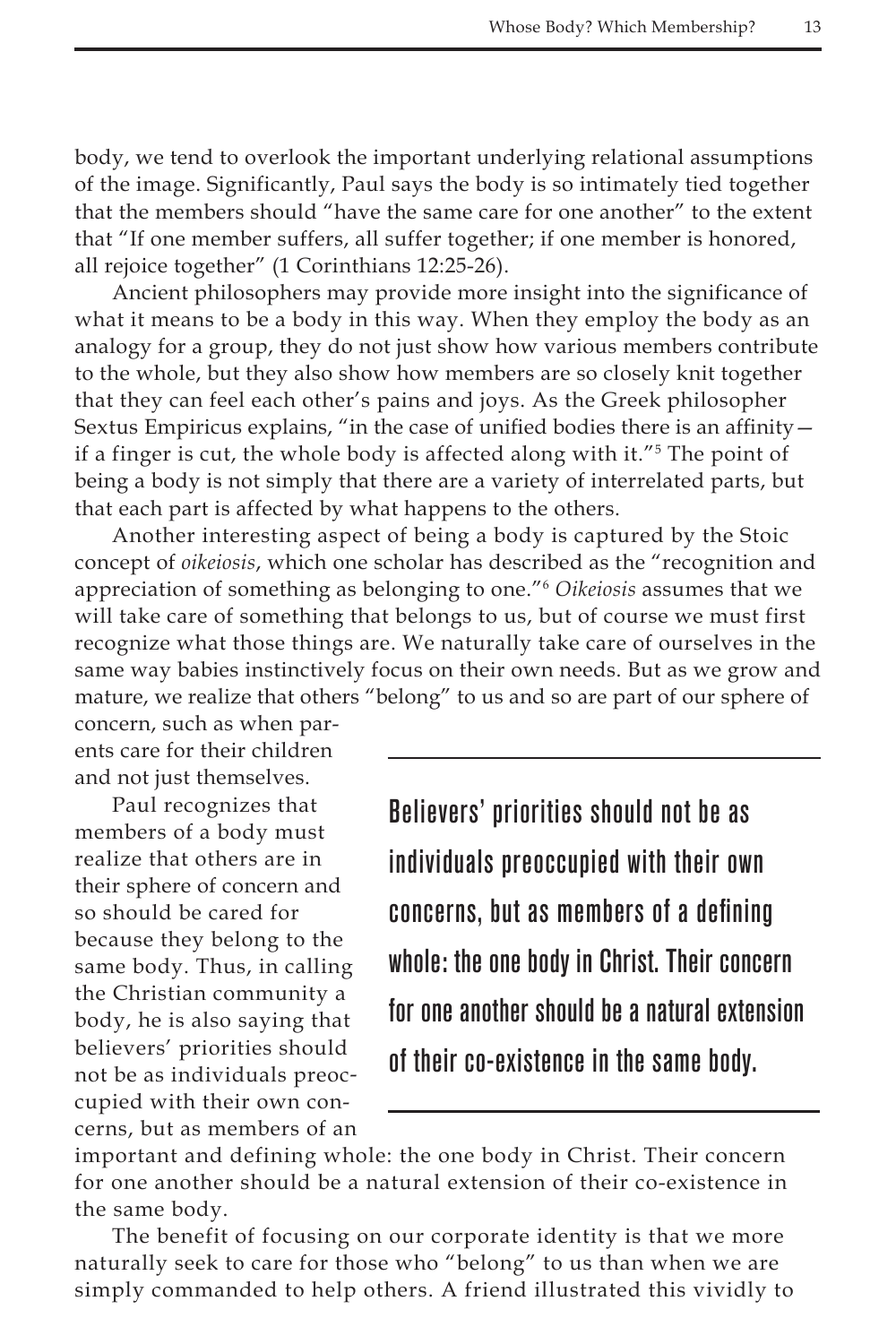me when I visited his apartment and he informed me that I did not need to take off my shoes upon entering. The reason, he told me, was that "since this apartment doesn't belong to me, I don't really care if it gets dirty." About a year later, after my friend moved into his newly built condo, he greeted me at the door with a request for me to take off my shoes, explaining that since it belonged to him, he wanted to take care of it. Now that my friend had an important incentive to keep his place clean, his behavior changed.

Such responses come naturally to us. In my class I sometimes play a little trick on an unsuspecting student. I ask someone who really likes their smartphone to take it out and tell the class about it. They usually gush enthusiastically about all of its features and capabilities. I ask if I can see it, and then proceed to walk away with it. The person, of course, is upset that I have taken their phone. I ask another student if he or she cares if I return the phone. I often get a fairly noncommittal answer, such as, "Sure, why not?" or "You probably should," although the volume of their answer does not nearly match the protest of the student who owns the phone. Invariably when I ask those first students why they care so much about getting the phone back (when the others do not seem to care as much), they reply, "Because it's MINE."

In the Church we are commanded to love one another. But is this simply a command, or is it also a reflection of how we should naturally act simply because the other members of the body belong to us? Would our care for one another change if we acted not only because Scripture commands us, but also because we deeply desire to take care of what is a part of us?

### Living in the B ody of Christ

It is no coincidence that immediately after Paul's discussion of the body of Christ in chapter twelve, he gives his famous account of love (1 Corinthians 13). Elsewhere Paul also connects his discussion of the body of Christ with commands to love (e.g., Romans 12:3-13; Ephesians 4:1-4). One of the purposes of presenting the Church as a body is to show that the result of this corporate identification should be love for one another. Indeed, the use of spiritual gifts in the body is itself an expression of this love since all of them are to be exercised for the purpose of edifying others.<sup>7</sup>

Furthermore, Paul tells the Corinthians not just that they are a body, but that they are "the body of *Christ*" (1 Corinthians 12:27, emphasis added). The body belongs to Christ, and he is the source of the believers' unity. As Gordon Fee states, "Collectively in their common relationships to Christ through the Spirit, they are his one body."8 One of the most important aspects of our corporate relationship in the Church is that it is not simply with others, but also with Christ. Therefore, when we consider our actions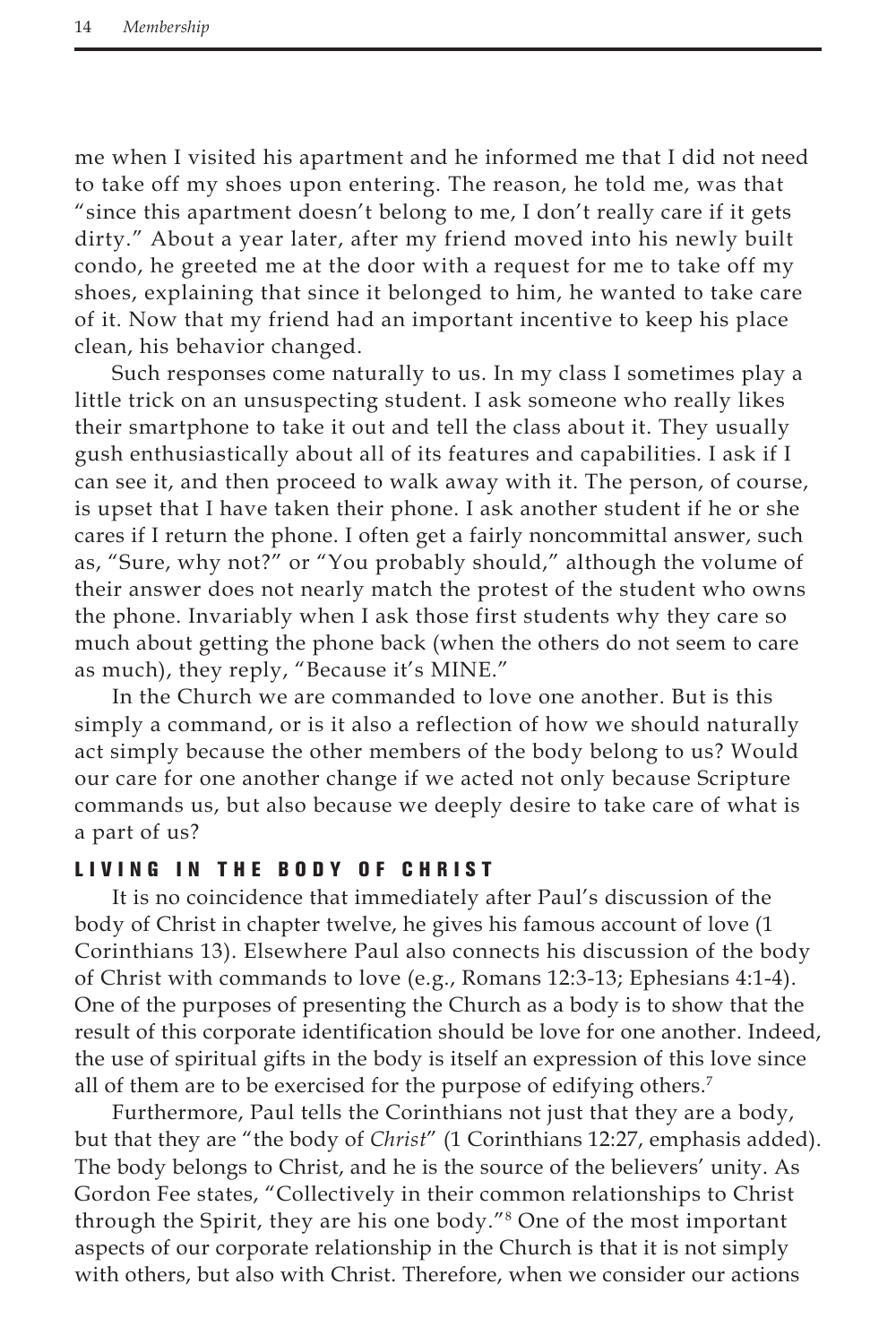towards one another, we should consider our union with Christ as well as our solidarity with one another.

An important implication of our unity with Christ can be seen in 1 Corinthians 8 where Paul warns against doing anything that would cause a fellow believer to "stumble." In this congregation some members erroneously believe it would be sinful for them to eat meat that has been offered to idols. The action itself is acceptable and not harmful, Paul explains, but because some members believe that they would commit idolatry by eating such meat, the other members who do not have the same scruples about the food should refrain from eating since their actions might encourage the "weak" believers to act against their conscience. To wound someone else's conscience in this way is sin, and in particular, a "sin against Christ" (8:13). An offense against another believer is an offense against Christ.

There is an important lesson here about the consideration we should show to fellow members of the body of Christ. At the Christian college where I teach there have been lively debates about Christian lifestyle: for example, about what types of clothing believers should wear, what types of movies and music they may enjoy, and in what contexts it might be acceptable for them to drink alcohol. These are certainly areas in which we can show proper sensitivity to another's conscience. Paul is not saying that we should never disagree with fellow believers about these things, or never offend them at all. Rather, Paul is talking about idolatry, or the way in which Christians impact others' relationships with God. In other words, by

our actions are we causing others to focus more upon God, or are we encouraging them to pursue worldly idols instead? We should look more broadly at the overall tenor of our lives. What message are we conveying by our priorities and through our conversations? Are we encouraging others to seek God first, or do we give a message that jobs, hobbies, or leisure

The body belongs to Christ, and he is the source of the believers' unity. Therefore, when we consider our actions towards one another, we should consider our union with Christ as well as our solidarity with one another.

activities are more important? The point is not simply having correct doctrine, but using the truth to encourage and exhort others. Thus, Paul says, "Let all things be done for building up" (1 Corinthians 14:26).

Because we are members together in the body of Christ we have great hope that we can learn to care for and help one another, but we must admit that developing those relationships can be challenging. Differences in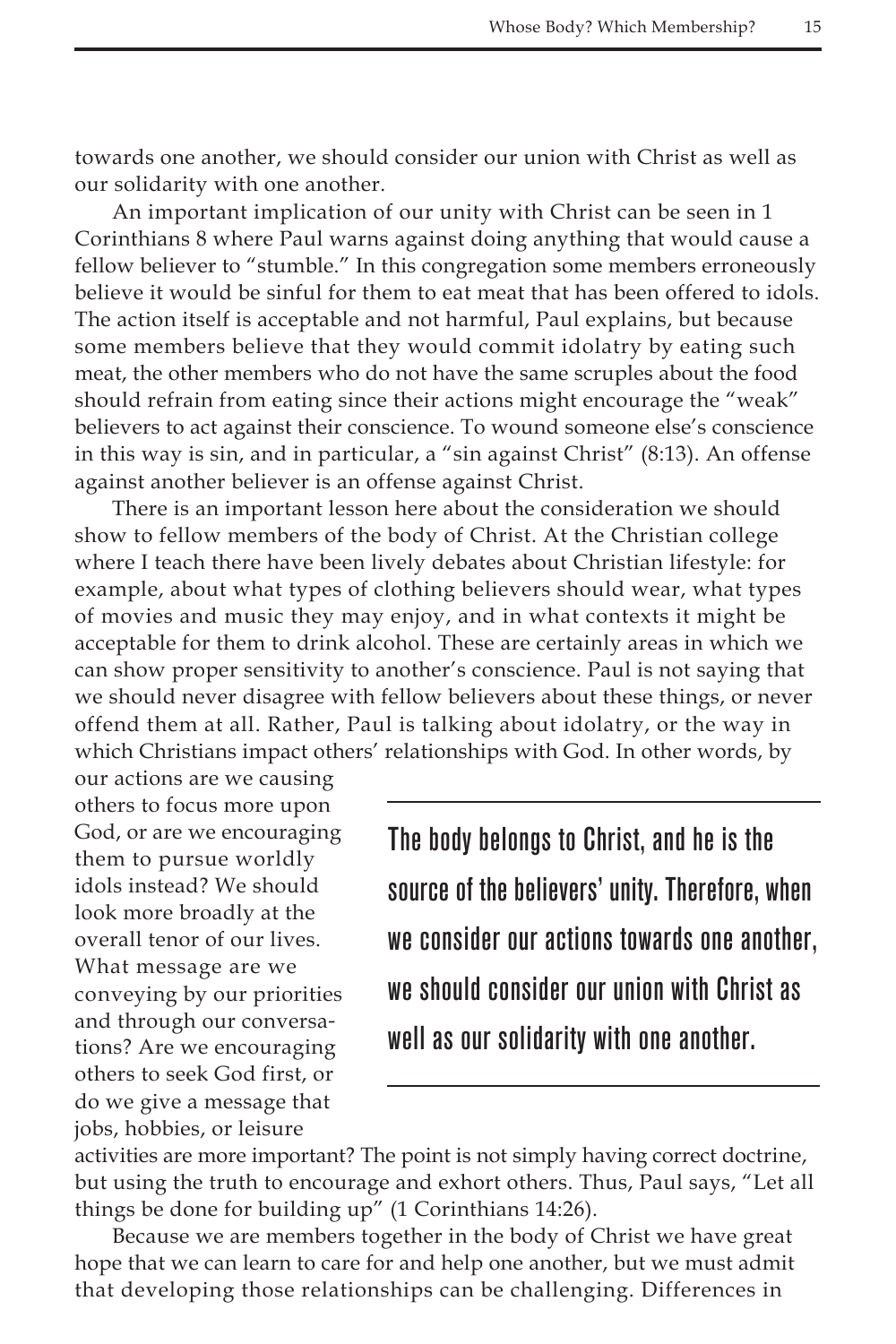personal experience and culture, sensitivities based on prior woundedness, and sinful tendencies are but a part of the things that make developing genuine relationships difficult. Thus, life in the body is for "those courageous Christians who stick it out through the often messy process of interpersonal discord and conflict resolution."9

The Christian community is characterized by a diversity of giftedness,

While we naturally gravitate toward people who are like us and share our background and interests, we are called as members of Christ's body to love those who are different from us, even those toward whom we might have a natural antipathy.

ethnicity, gender, social status, and so on (1 Corinthians 12:13; Galatians 3:28; Colossians 3:11). The body of Christ reminds us that we are to be unified even while we maintain our various distinctions. Our goal is not uniformity, but a connectedness in Christ in which we care for one another, not because we are the same, but because we are similarly in Christ. While we naturally gravitate

toward people who are like us and share our background and interests, we are called to love those who are different from us, even those toward whom we might have a natural antipathy.

Paul describes how Christ brought together people from two groups— Jews and Gentiles—that had been adversaries (Ephesians 2:11-22). Christ came to "reconcile both groups to God in one body through the cross, thus putting to death that hostility" (2:16). The Jewish Law forbade Jews from eating or intermarrying with Gentiles. As a result, Jews often had contempt for Gentiles, and Gentiles viewed Jews with suspicion and prejudice.<sup>10</sup> However, Paul exhorts them to "lead a life worthy of the calling to which you have been called, with all humility and gentleness, with patience, bearing with one another in love, making every effort to maintain the unity of the Spirit in the bond of peace" (4:1-3). Where they were formerly enemies, now they are to care for one another by the "love of Christ that surpasses knowledge" (3:19).

In their relationships with one another, believers are to follow Christ's example. Thus, Paul urges the Philippians to "be of the same mind, having the same love" (Philippians 2:2) by imitating Christ,

who, though he was in the form of God, did not count equality with God as something to be exploited,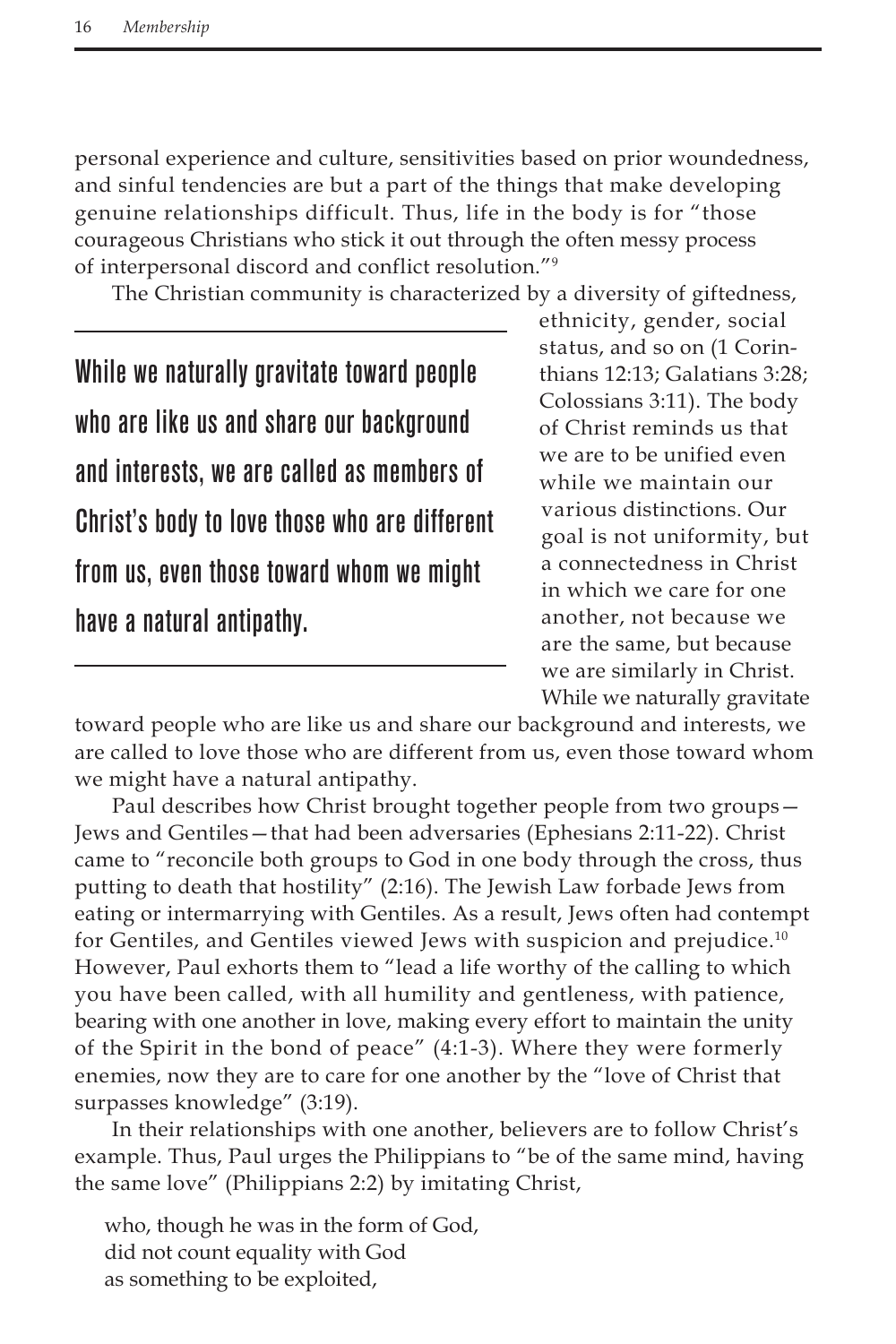but emptied himself, taking the form of a slave, being born in human likeness. And being found in human form, he humbled himself and became obedient to the point of death even death on a cross.

*Philippians 2:6-8*

Unity in the Church is achieved not simply by the proper functioning of the gifted members, but when the members love one another as Christ loved them. It calls for an attitude that focuses not on the self, but on the good of others.

The body of Christ, therefore, speaks of more than the functioning of the parts. The unity of believers—bonded together, reconciled, loving one another—is to be the hallmark of the Christian community. Obedience to the "new commandment" that Jesus gave his disciples—"Just as I have loved you, you also should love one another"—is how the world will know we are his disciples (John 13:34-35). This love does not simply mean a superficial "getting along" or a good working relationship, but rather the care, encouragement, and admonishment needed for the growth of the members and the intimate unity of the entire body. As Paul puts it:

But speaking the truth in love, we must grow up in every way into him who is the head, into Christ, from whom the whole body, joined and knit together by every ligament with which it is equipped, as each part is working properly, promotes the body's growth in building itself up in love.

*Ephesians 4:15-16*

#### NOTES

1 Joseph H. Hellerman, *When the Church Was a Family* (Nashville, TN: B&H Academic, 2009) 146-147.

2 For an excellent discussion and application of the image of the family of God, see Hellerman's *When the Church Was a Family* and also *The Ancient Church as Family* (Minneapolis, MN: Fortress, 2001).

3 Other passages referring to the body and spiritual manifestations include Romans 12:4-8 and Ephesians 4:4-16.

4 Robert Banks, *Paul's Idea of Community*, revised edition (Peabody, MA: Hendrickson, 1994) 59.

5 Sextus Empiricus, *Against the Physicists*, 1.80, translated by Richard Bett (New York: Cambridge University Press, 2012), 20.

6 Gisela Striker, "The Role of *Oikeiosis* in Stoic Ethics," *Oxford Studies in Ancient Philosophy*, 1 (1983), 145-167, here citing 143.

7 Thus, Paul says that one should pursue a gift such as prophecy, which edifies others, rather than tongues, which only edifies the tongues-speaker (1 Corinthians 14:1-5). He does not deny the benefit of personal edification, but when the community is gathered